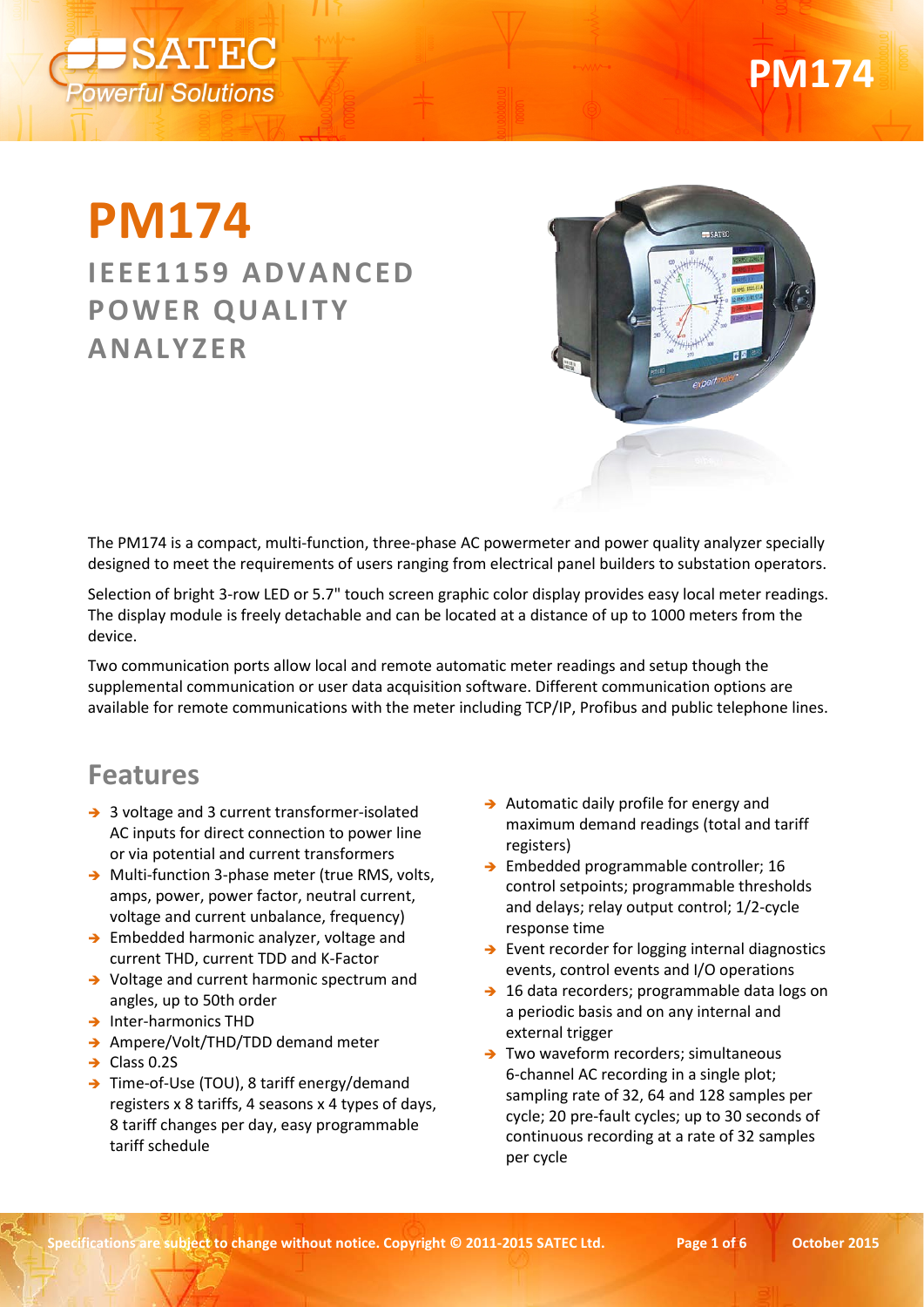

- → IEEE 1159 Power Quality recorder (compliance statistics, harmonics survey statistics, onboard power quality analyzer; programmable thresholds and hysteresis; ready-for-use reports)
- $\rightarrow$  Real-time waveform capture and monitoring; simultaneous 6-channel 4-cycle capture at 128 samples per cycle
- $\rightarrow$  Detachable display module with a 3-wire RS-485 interface; up to 1000 meters operation. Selection of one or two displays:
	- Easy to read 3-row (2x4 characters + 1x6 characters) bright LED display, adjustable update time, auto-scroll option with adjustable page exposition time, autoreturn to a default page and LED bar graph showing percent load with respect to userdefinable nominal load current
	- $\rightarrow$  5.7" large color graphic touch screen, displaying comprehensive information in easy to read screens that allow monitoring complex information at a glance. The touch screen makes the operation and configuration so simple that it completely eliminates the need for employee training. The PM175-TFT has full speed USB port.
- → 2 standard plus 2 optional digital inputs for monitoring external contacts, and receiving pulses from energy, water and gas meters
- → 2 standard plus 2 optional relay outputs for alarms and controls, and for output energy pulses
- → 2 optional optically isolated analog outputs with an internal power supply; options for 0-20mA, 4-20mA, 0-1mA, ±1mA, ±5mA and 0-5mA output
- $\rightarrow$  2 optional optically isolated analog inputs with an internal power supply; options for 0-20mA, 4-20mA, 0-1mA, and ±1mA input
- $\rightarrow$  Optional analog expander providing additional 2 x 8 analog outputs; options for 0-20mA, 4-20mA, 0-1mA, ±1mA, 0-10V and ±10V
- $\rightarrow$  Precise internal clock with battery backup
- $\rightarrow$  1 Mbyte RAM with battery backup for long-term data and waveform recording
- $\rightarrow$  Two communication ports; communications options available:
	- $\rightarrow$  COM1:
		- $\rightarrow$  RS-232/RS-422/RS-485
		- $\rightarrow$  56K Dial-up modem
		- $\Rightarrow$  Ethernet 10/100BaseT, ExpertPower<sup>TM</sup> enabled
		- $\rightarrow$  Profibus DP
		- → 2G Cellular Modem (over RS-232)
	- $\rightarrow$  COM2:
		- $\rightarrow$  RS-422/RS-485
- → Modbus RTU, Modbus ASCII and Modbus/TCP, DNP3 and DNP3/TCP (level 1 Rev. 2.3) communication protocols
- $\rightarrow$  Password security for setup parameters and resets via the front panel and communications. Recording of tampering attempts to the device event log.
- $\rightarrow$  Easy field upgrading device firmware through any communication port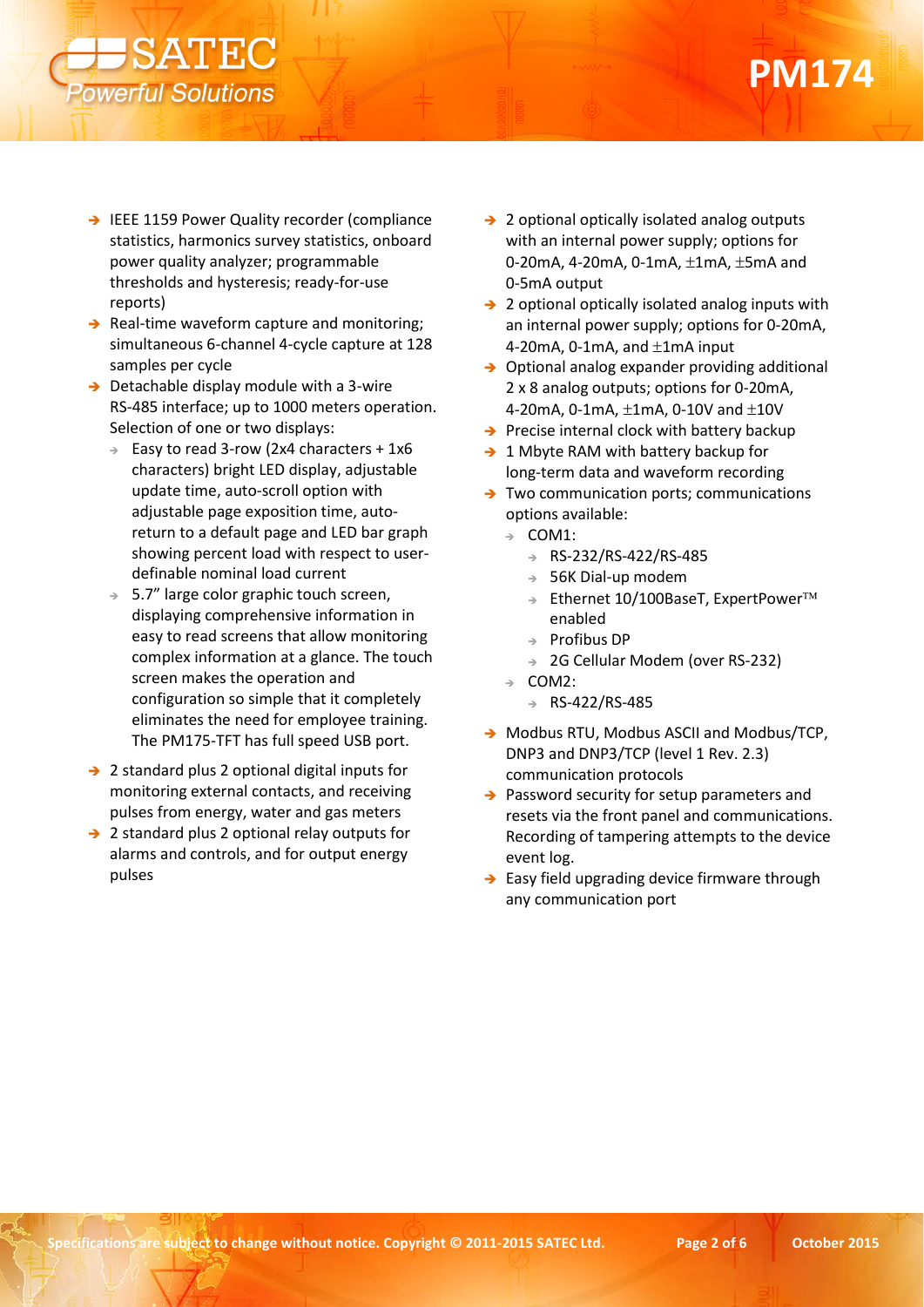

### **Technical Specifications**

| <b>ENVIRONMENTAL CONDITIONS</b>  |                                                            |                                      | Overvoltage withstand 1kV AC continuous, 2kV AC for 1 sec.               |
|----------------------------------|------------------------------------------------------------|--------------------------------------|--------------------------------------------------------------------------|
| Operating temp.                  | -20°C to +60°C (-4°F to $140°$ F)                          | Galvanic isolation                   | 3500 VAC                                                                 |
| Storage temperature              | -25°C to +80°C (-13°F to 176°F)                            | Wire size                            | Up to 12 AWG (up to $3.5$ mm <sup>2</sup> )                              |
| Humidity                         | 0 to 95% RH non-condensing                                 | <b>CURRENT INPUTS</b>                |                                                                          |
| <b>CONSTRUCTION</b>              |                                                            | Wire size                            | 12 AWG (up to 3.5 mm <sup>2</sup> )                                      |
| Weight                           | 1.23kg (2.7 lb.)                                           | Galvanic isolation                   | 3500 VAC                                                                 |
| Dimensions (HxWxD)               | 127x127x143mm (5x5x5.6")                                   | Operating range                      | 5A: Cont. 10A RMS, Burden: < 0.1 VA                                      |
| <b>MATERIALS</b>                 |                                                            | Overload withstand                   | 1A: Cont. 2A RMS, Burden: < 0.02 VA<br>5A: Cont. 15A RMS, 300A for 1 sec |
| Case enclosure                   | Plastic PC/ABS blend                                       |                                      | 1A: Cont. 6A RMS, 80A for 1 sec                                          |
| Display body                     | Plastic PC/ABS blend                                       | <b>RELAY OUTPUTS</b>                 |                                                                          |
| Front panel                      | Plastic PC                                                 |                                      | 2 relays 3A/250 VAC; 3A/30 VDC, 2 contacts (SPST Form A)                 |
| PCB                              | FR4 (UL94-V0)                                              | Wire size                            | 14 AWG (up to 1.5 mm <sup>2</sup> )                                      |
| Terminals                        | <b>PBT (UL94-V0)</b>                                       | Galvanic isolation                   | $\rightarrow$ Between contacts and coil: 2000                            |
| Plug-in connectors               | Polyamide PA6.6 (UL94-V0)                                  |                                      | VAC 1 min<br>Between open contacts: 1000 VAC                             |
| Packaging case                   | Carton and Stratocell® (Polyethylene<br>Foam) brackets     | Operate time                         | 10 ms max.                                                               |
| Labels                           | Polyester film (UL94-V0)                                   | Release time                         | 5 ms max.                                                                |
|                                  |                                                            |                                      |                                                                          |
| <b>POWER SUPPLY</b>              |                                                            | Update time                          | 1 cycle                                                                  |
| 120/230 VAC-110/220              | Rated input 85-264VAC 50/60 Hz,<br>$\rightarrow$           | <b>DIGITAL INPUTS</b>                |                                                                          |
| <b>VDC Option</b>                | 88-290VDC, Burden 10W<br>$\rightarrow$ Isolation           | 2 Digital Inputs Dry Contacts        |                                                                          |
|                                  | Input to output: 3000 VAC                                  | Wire size                            | 14 AWG (up to 1.5 mm <sup>2</sup> )                                      |
| 12 VDC Option                    | Input to ground: 2000 VAC<br>Rated input 9.6-19 VDC        | Galvanic isolation                   | 2000V RMS                                                                |
| 24 VDC Option                    | Rated input 19-37 VDC                                      | Internal power supply                | 15V                                                                      |
| 48 VDC Option                    | Rated input 37-72 VDC                                      | Scan time                            | 1 <sub>ms</sub>                                                          |
| Wire size                        | up to 12 AWG (up to 3.5 mm <sup>2</sup> )                  | <b>OPTIONAL ANALOG INPUTS</b>        |                                                                          |
| <b>Input Ratings</b>             |                                                            | 2 Analog Inputs (optically isolated) |                                                                          |
| <b>VOLTAGE INPUTS</b>            |                                                            | Ranges (upon order)                  | $\rightarrow \pm 1$ mA (100% overload)                                   |
| Operating range                  | 690VAC L-L, 400VAC L-N                                     |                                      | $\rightarrow$ 0-1 mA (100% overload)<br>0-20 mA                          |
| Direct input and input<br>via PT | Up to 828VAC line-to-line, up to<br>480VAC line-to-neutral | Wire size                            | $\rightarrow$ 4-20 mA<br>14 AWG (up to 1.5 mm <sup>2</sup> )             |
| Input impedance                  | $1M\Omega$                                                 | Isolation                            | 2,000 V RMS                                                              |
| Burden for 400V                  | < 0.4 VA                                                   | Accuracy                             | 0.5% FS                                                                  |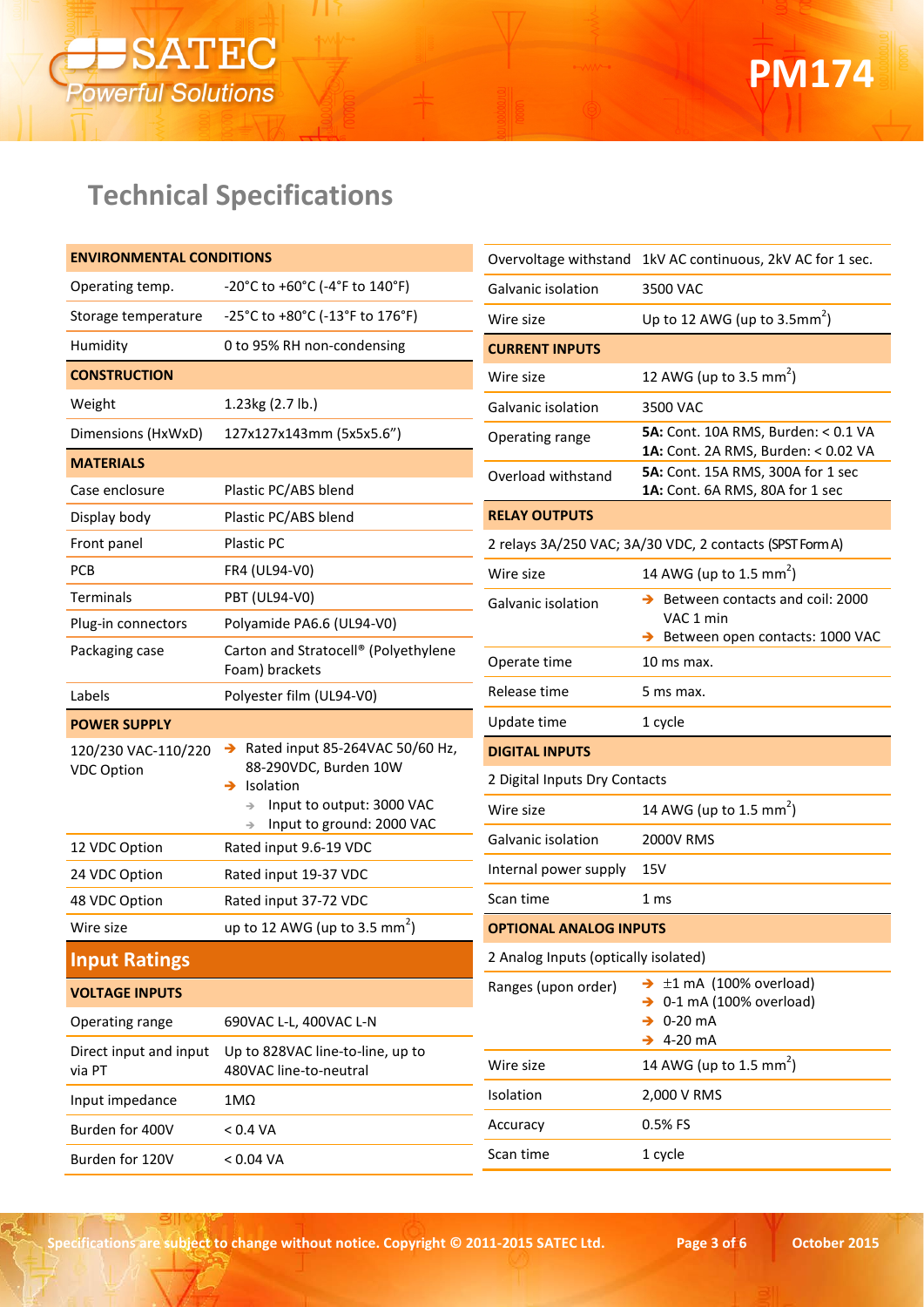

## **PM174**

| <b>OPTIONAL ANALOG OUTPUTS</b>               |                                                                                                                                                        | Dial-up Moder                 |
|----------------------------------------------|--------------------------------------------------------------------------------------------------------------------------------------------------------|-------------------------------|
| 2 Analog Outputs (optically isolated)        |                                                                                                                                                        |                               |
| Ranges (upon order)                          | $\rightarrow$ 0-20 mA, maximum load 510 $\Omega$<br>$\rightarrow$ 4-20 mA, maximum load 510 $\Omega$                                                   |                               |
|                                              | $\rightarrow \pm 1$ mA, maximum load 5 k $\Omega$                                                                                                      | COM <sub>2</sub>              |
|                                              | (100% overload)<br>$\rightarrow$ 0-1 mA, maximum load 5 k $\Omega$                                                                                     | RS-422/RS-485                 |
|                                              | (100% overload)                                                                                                                                        | Isolation                     |
|                                              | $\rightarrow$ ±5 mA, maximum load 5 k $\Omega$<br>$\rightarrow$ 0-5 mA, maximum load 5 k $\Omega$                                                      | Connector typ                 |
| Isolation                                    | 2,000 V RMS                                                                                                                                            | Wire size                     |
| Power supply                                 | Internal                                                                                                                                               | Baud rate                     |
| Accuracy                                     | 0.5% FS                                                                                                                                                | Supported pro                 |
| Wire size                                    | 14 AWG (up to 1.5 mm <sup>2</sup> )                                                                                                                    |                               |
| Update time                                  | 1 cycle                                                                                                                                                | <b>REAL-TIME CLO</b>          |
| <b>Communication Ports</b>                   |                                                                                                                                                        | Accuracy                      |
| <b>COM1 (Optional modules)</b>               |                                                                                                                                                        | <b>LOG MEMORY</b>             |
| Serial EIA RS-232<br>optically isolated port | $\rightarrow$ Isolation: 2,000 V RMS<br>> Connector type: DB9 female<br>$\rightarrow$ Baud rate: up to 115.2 kbps<br>> Supported protocols: Modbus RTU | Onboard mem<br>battery backup |
|                                              | and Modbus ASCII, DNP3 (with<br>firmware V25.2.01 & later)                                                                                             | <b>DISPLAY MOD</b>            |
| RS-422/RS-485<br>optically isolated port     | Solation: 2,000 V RMS<br>> Connector type: DB9 female<br>$\rightarrow$ Baud rate: up to 115.2 kbps<br>Supported protocols: Modbus RTU<br>$\rightarrow$ | Display                       |
|                                              | and Modbus ASCII, DNP3 (with<br>firmware V25.2.01 & later)                                                                                             | Keypad                        |
| <b>Ethernet Port</b>                         | > Transformer-isolated 10/100BaseT<br>Ethernet port                                                                                                    | Communicatio                  |
|                                              | > Connector type: RJ45 modular                                                                                                                         | Connector typ                 |
|                                              | > Supported protocols: Modbus/TCP<br>on Port 502, DNP3/TCP on Port                                                                                     | Wires size                    |
|                                              | 20000 (with firmware V25.2.01 &<br>later)                                                                                                              | Distance                      |
|                                              | Number of simultaneous                                                                                                                                 |                               |

| Dial-up Modem                         | > Transformer-isolated internal 56K<br>modem<br>Connector type: RJ11<br>→<br>→ Supported protocols: Modbus RTU |
|---------------------------------------|----------------------------------------------------------------------------------------------------------------|
| COM2                                  | and Modbus ASCII                                                                                               |
| RS-422/RS-485 optically isolated port |                                                                                                                |
| Isolation                             | 2,000 V RMS                                                                                                    |
| Connector type                        | Removable, 5 pins                                                                                              |
| Wire size                             | Up to 14 AWG (up to 1.5 mm <sup>2</sup> ).                                                                     |
| Baud rate                             | Up to 115.2 kbps                                                                                               |
| Supported protocols                   | Modbus RTU and Modbus ASCII, DNP3<br>(with firmware V25.2.01 and later).                                       |
| <b>REAL-TIME CLOCK</b>                |                                                                                                                |
| Accuracy                              | Typical error 30 seconds per month @<br>$25^{\circ}$ C                                                         |
| <b>LOG MEMORY</b>                     |                                                                                                                |
| Onboard memory with<br>battery backup | 1 Mbytes                                                                                                       |
| <b>DISPLAY MODULE</b>                 |                                                                                                                |
| Display                               | High-brightness seven-segment digital<br>LEDs, two 4-digit + one 6-digit<br>windows                            |
| Keypad                                | 6 push buttons                                                                                                 |
| Communication                         | EIA RS-485 port with 12V supply<br>voltage                                                                     |
| Connector type                        | DB15, 15 pins                                                                                                  |
| Wires size                            | Up to 14 AWG (up to 1.5 mm <sup>2</sup> )                                                                      |

connections: 4 (4 Modbus/TCP or 2 Modbus/TCP + 2 DNP3/TCP)

Up to 1000 m (3200 feet)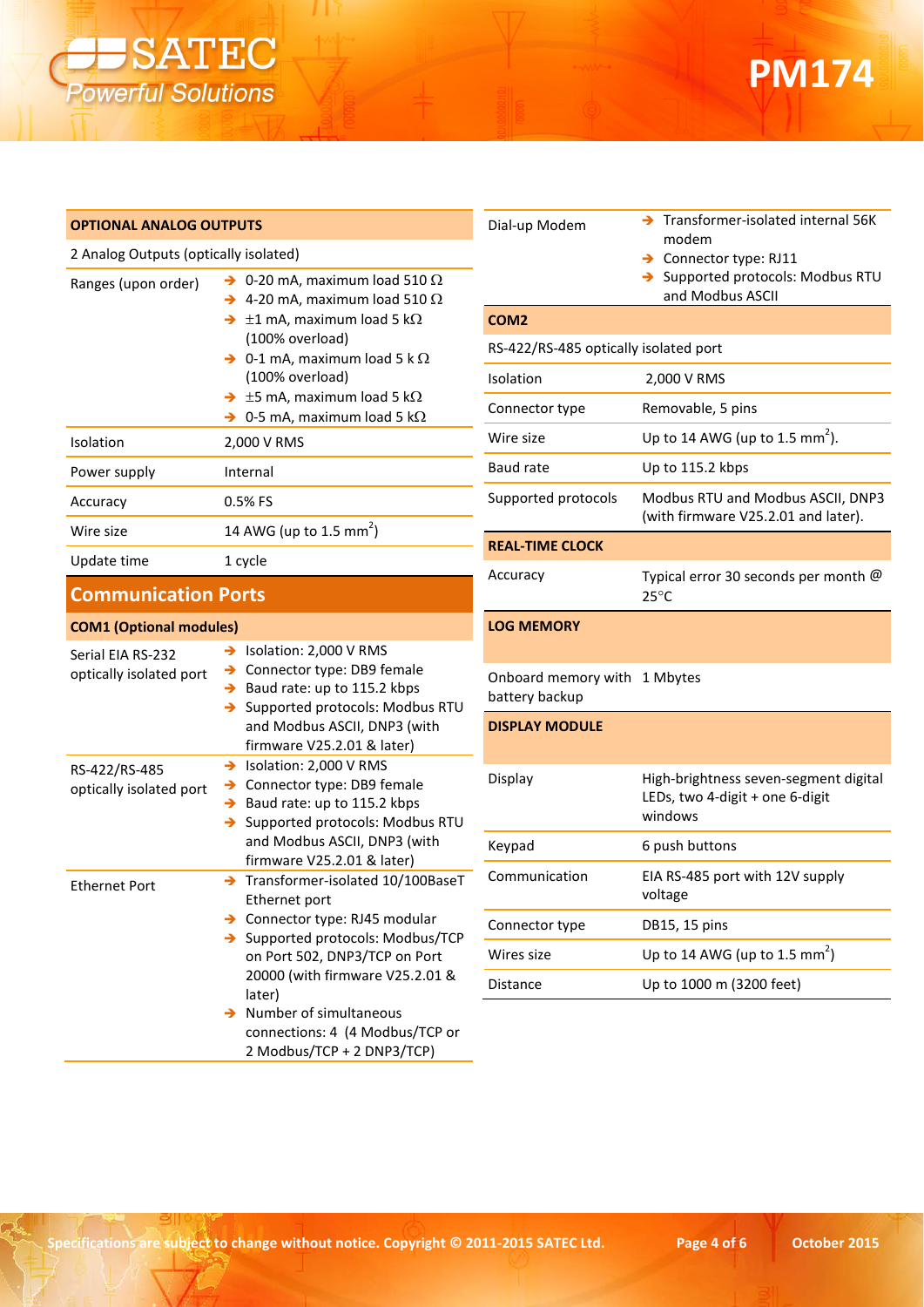



#### **Standards Compliance**

- → Accuracy Class 0.2S according to IEC 62053-22 (1A/5A versions)
- $\rightarrow$  UL File no. E236895
- $\rightarrow$  Directive complied with:
	- EMC: 89/336/EEC as amended by 92/31/EEC and 93/68/EEC
	- LVD: 72/23/EEC as amended by 93/68/EEC and 93/465/EEC
- $\rightarrow$  Harmonized standards to which conformity is declared:
	- EN55011: 1991
	- EN50082-1: 1992
	- EN61010-1: 1993
	- $\rightarrow$  A2/1995
- → EN50081-2 Generic Emission Standard Industrial Environment
- → EN50082-2 Generic Immunity Standard Industrial Environment
- → EN55022: 1994 Class A
- $\rightarrow$  EN61000-4-2
- ENV50140: 1983
- ENV50204: 1995 (900MHz)
- → ENV50141: 1993
- → EN61000-4-4: 1995
- → EN61000-4-8: 1993